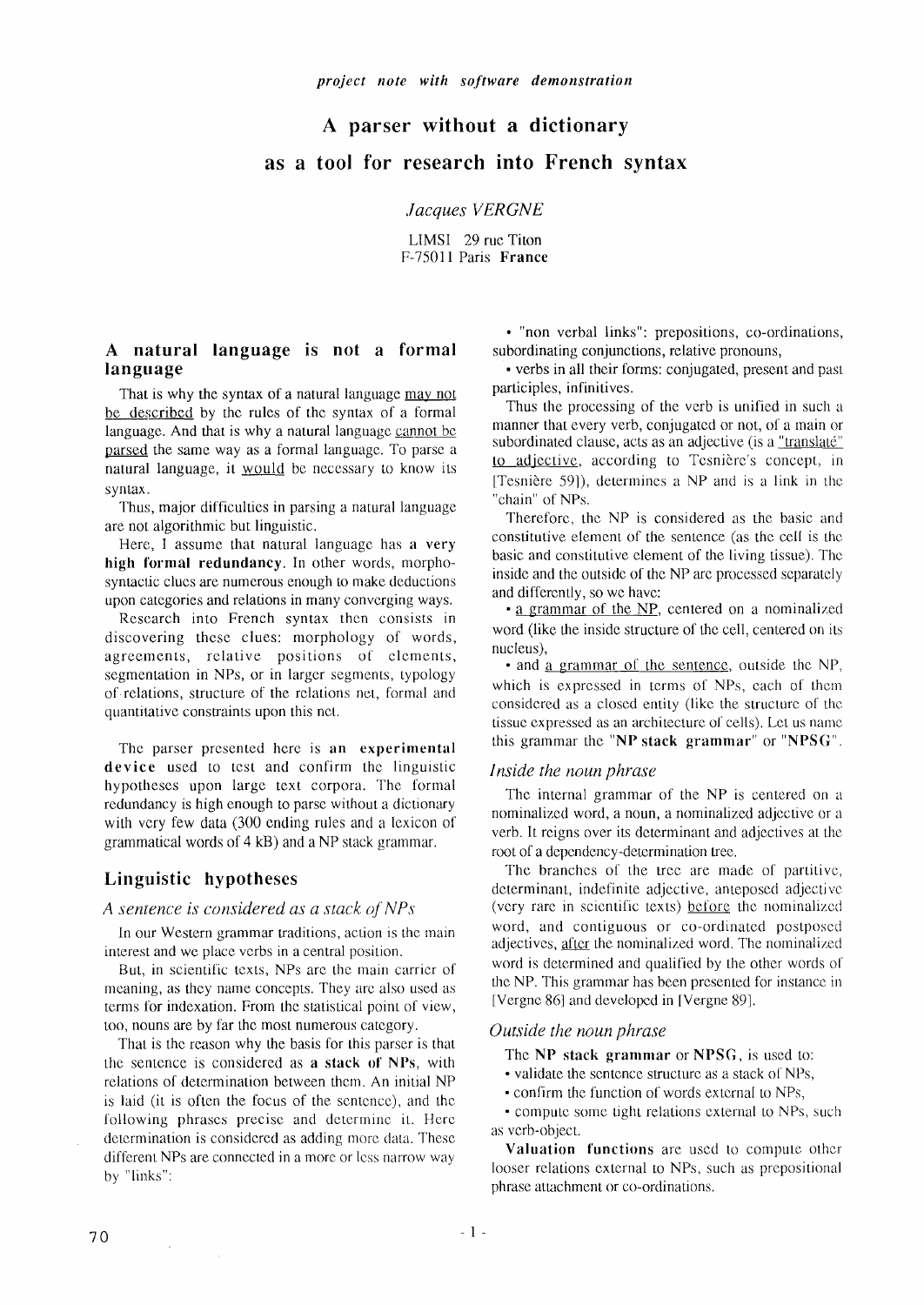# *Relations typology*

I propose to distinguish three types of relations:

**-1-** relations internal to the NP (mainly the determination noun  $\leftarrow$  adjective). These relations are computed during the internal analysis **of a** NP.

**-2-** relations external to the NP, but *internal to a recognition pattern,* as for instance, the relations subject  $\leftarrow$  verb and verb  $\leftarrow$  object in a SVO sentence. These relations are computed at the recognition time during the validation of the sentence at the NP level. This computation is algorithmic.

Nota bene: to avoid the Chomsky's term governer, I propose the term reigner for Tesnière's concept " $r$ égissant" (in [Tesnière 59]). They have the same etymology, and both are verbal derivatives:

the reigner reigns over its dependents.

-3- relations external to the NP, and *external to the recognition patterns,* as for instance, the relations "reigner"  $\leftarrow$  prepositional phrase (PP): the PPs are recognized by a pattern of the form: preposition-NP, a pattern which does not contain the reigner, which is either a verbal "link", or a determined NP. These relations are computed by valuation functions. The computation then is heuristic.

The three types of relations are determination relations. They proceed from the tighter ones, inside the  $NP$  ( $-1$ -), to the looser ones, outside the NP, and outside the recognition patterns (-3-).

## The NP stack grammar

#### *Validating the NP stack pattern*

At the beginning of this step of the parsing, the sentence is represented by a pattern made of a sequence of letters, in which each letter represents either a NP, or a word external to the NP (preposition, verb, for instance).

It is possible to imagine this pattern as an artichoke, made of leaves around the heart.

Validating the pattern then consists in plucking off parts of it progressively:

• the leaves are replaced or removed in a precise order, until the heart is reached:

- leaves are replaced by context sensitive rules which erase negations, adverbs, auxiliaries;
- leaves are removed by context free rules which remove everything else but the heart;

• simultaneously, each time a leaf is replaced or removed, the relations internal to this leaf are computed (relations of type -2- in the typology exposed above).

That is the reason why I name this parser: "plucking off parser" or " $POP$ ".

The final state of the pattern once plucked off must be one of the different possible hearts. They are:

- a NP alone,
- a NP determined by other NPs through a conjugated verb,
- or a NP determined by an atlribute, a past participle or a NP through an auxiliary "être".

## *Transposing relations internal to a leaf by simulated reclothing*

Relations which are internal **to a** leaf pattern must be transposed into the entire NP level pattern. From the positions in a leaf pattern, we are able to compute the positions in the entire NP level pattern.

To retrieve these absolute positions, we have only to simulate the reclothing of the heart, by using the historical account of the plucking off. After simulated reclothing (by applying the rules in the reverse order), we obtain the absolute positions in the entire NP level pattern.

In a later step of the parsing, after the internal analysis of NPs, these relations will be transposed into the word level pattern.

In such a way, all relations internal to a leaf pattern are computed inside the leaf pattern, then transposed by simulated reclothing into the entire NP level pattern, then at last Iransposed into the word level pattern.

These two transpositions may be seen as reference point changes, from a relative position in the leaf pattern (NP level), to an absolute position in the entire pattern (word level).

# **Valuation functions: an heuristic way to choose**

Valuation functions have been described in derail in I Vergne 891.

#### *Principle*

A valuation function is a clear and fine way to express an heuristic, when criteria are too fuzzy to make a choice with an algorithm (a binary tree of "if then else" for instance).

The objective is to make an automatic choice without an algorithm. The principle is the following:

• Determine the objects to valuate: the candidates distinguished from the non candidates.

• Quantify valuation of the candidates, using criteria to discriminate them. The criteria represents the knowledge we have about the phenomenon.

• The candidate who obtained the higher valuation is choosen.

#### *When to use valuation functions*

Valuation functions are used to compute the relations of type  $-3-$ :

 $\cdot$  to search for the "reigner" of a nominal or infinitive PP, of a present participle or of a gerundive introduced by "en", of a past participle, of a subordinated clause;

• to search for the left co-ordinated of a NP, of a nominal or infinitive PP, of an infinitive, of an attribute, of a main or subordinated clause;

• to search for a referent which agrees with an anaphoric.

Using valuation functions with formal criteria is based on the hypothesis of the high formal redundancy of natural language.